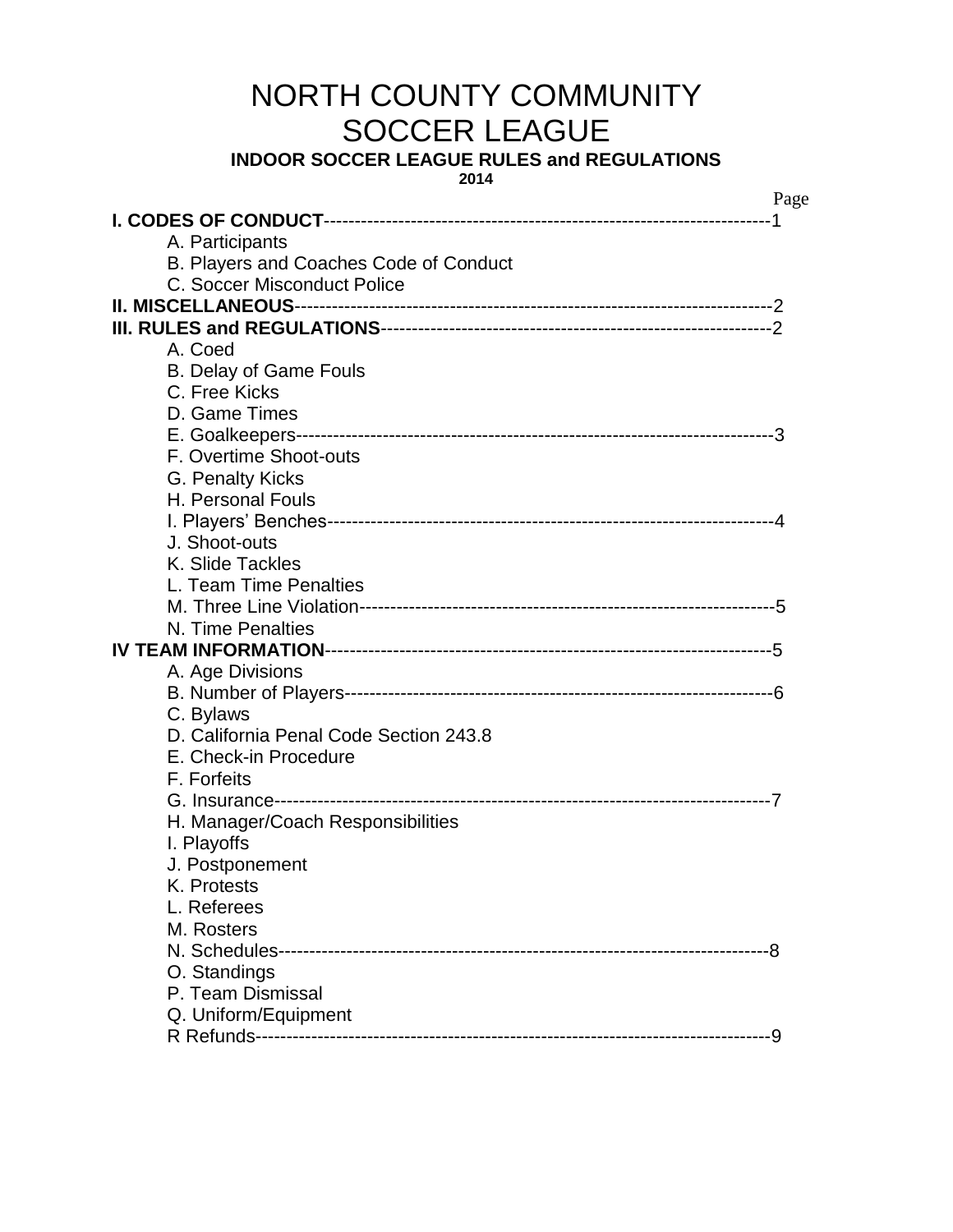# I. **CODES OF CONDUCT**

# **A. PARTICIPANTS**

- Refrain from the use of foul language, abusive actions or inappropriate behavior.
- Recognize that sportsmanlike conduct, fair play, and a cooperative attitude govern behavior at all times.
- NO smoking, drinking alcoholic beverages, or using illegal drugs at the arena.
- Failure to observe this code will result in suspension or termination of privileges.

#### **B. PLAYERS AND COACH'S CODE OF CONDUCT**

- Refrain from the use of profane, vulgar and foul language at any time in the course of league business or activities.
- Refrain from any abusive verbal attacks, disparaging remarks or dialogue with NCCSL staff, referees, teammates, coaches, opponents and spectators.
- Not participate in, or instigate my players to partake in, acts of or threats of physical violence towards referees, teammates, opposing players, parents, N.C.C.S.L., staff, under any circumstances.
- Abide by and accept all decisions of the referee, N.C.C.S.L. staff, whether or not I feel there is any real or imaginary wrong decision or judgment made.
- Not instruct my players to engage in unnecessary "rough tactics" against opposing players.
- Abide by the drug-free, alcohol free and tobacco-free environment at the Escondido Sports Center.
- Instruct my players and team spectators to abide by the posted Escondido Sports Center Spectator Code of **Conduct**
- Not enter the field of play if an altercation occurs between opposing players.
- Not enter the field of play for an injury unless directed to by the referee.
- No player shall mingle with or fraternize with the spectators during the course of the game, but shall remain in the dugout or on the field of play.
- No player shall discuss with a referee in any manner the decision reached by such referee, except the manager or captain.
- No player shall be guilty of discussing publicly with spectators in a derogatory or abusive manner any play
- decision or personal opinion of other players during the game.

#### **I UNDERSTAND THAT FAILURE TO COMPLY WITH THE ABOVE WILL RESULT IN:**

- 1.Written or Verbal Warning, Or
- 2. Removal from the current game or next game schedule, Or
- 3.Suspension for the remainder of the Season, Or
- 4.Suspension for one year, Or
- 5. Suspension indefinitely, pending review.

# **C. SOCCER MISCONDUCT POLICY- ALL PARTICIPANTS**

1st Red Card: Removal from the current game and a minimum one game suspension.

2nd Red Card (within a 6 month period): Minimum suspension three months from the date of the violation.

3rd Red Card (within a 12 month period): Minimum suspension one full year from the date of the violation.

After receiving a Red Card, a letter from a N.C.C.S.L. Supervisor will be sent by e-mail, to the manager indicating the length of the player suspension and a \$25 team fine. **Second Red Card** involved with the team, in the same season, will result in a \$50 fine and a player suspension. **Third Red Card** involved with the team, in the same season, will result in a \$75 fine, a player suspension, and a written team warning. **A fourth Red Card** will result in a team dismissal for the remainder of the season (with the possibility the team may be refused admittance to play the following season.)

All Red Card payments must be paid before the next scheduled game to N.C.C.S.L. Supervisor. If the fine is not paid before game time, the team will be forced to forfeit and pay forfeit fees.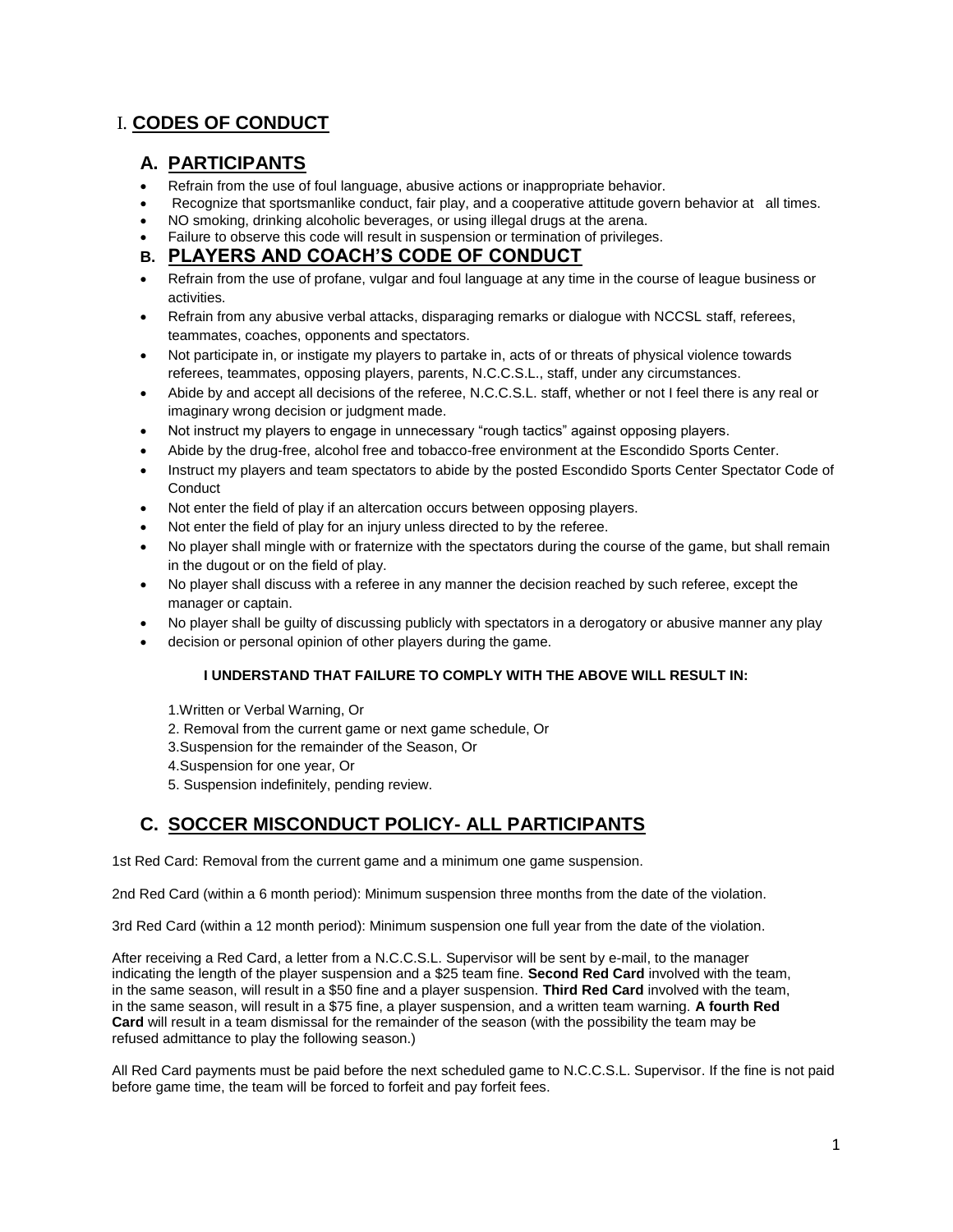### II. **MISCELLANEOUS**

- A. No player shall play in a hard cast.
- B. Any woman who is knowingly pregnant may not play.
- C. If time allows, each team will be permitted five (5) minutes of warm-up practice before a game.
- D. Your opinion does matter please emai[l nccsleague@gmail.com](mailto:nccsleague@gmail.com)

## III. **RULES AND REGULATIONS**

#### **A.COED**

1. Philosophy: The coed division is a noncompetitive alternative for male and female recreational soccer players. It is our main concern to keep the level of intensity lower. The rules of all coed divisions are specifically designed to provide extra protection to participants (particularly female) to ensure that the game remains safe.

2. Dangerous play: Anything considered by the referee to be dangerous, flagrant, or out of control will be called. This includes dangerous running at top speed, even if the run would be perfectly legal in men's or women's leagues.

3. Penalties must be served by the player who committed the foul, unless the goalie commits the foul. If the goalie is a male, a male player must serve the penalty.

4. A maximum of three men will be allowed on the field at all times, inclusive of the goalkeeper. **5.** If a cup or playoff game is tied after sudden death overtime, then the coed shoot-out must consist of three women and two men. If still tied after the first five shooters, then they alternate men and women during the sudden death shoot-out.

#### **RULES**

- The coed game is played with six players per team: three males and three female.
- At no time may more than three male players be on the field.
- Must have at least five players to start a game: no less than two must be female. If a team has only two female players, the goalkeeper must be a male player.
- Dangerous play will not be tolerated.
- A male may not hinder a female who has possession of the ball until she has crossed the half-way line. A man may not delay a woman so as to allow a woman (from his own team) to come and challenge the ball. If no room is given, obstruction will be called. A man may intercept a pass as long as he has given an appropriate amount of space.
- During Playoffs only: If a coed game goes to a tiebreaker shootout, the teams must alternate female and male shooters starting with a female shooter.
- All free kicks and dead balls may be taken by either a female or male, however if taken by a male the ball must not go forward. (must be square or backward).
- Male players may score a maximum of three goals per game. **Any goals scored after three will not count for that team. The rule does not apply for playoff games during a shoot-out. (example: If a player has scored three during regulation and overtime. Player may take a shootout.)**
- If a playoff game is tied after sudden death overtime, then the coed shoot-out must consist of three women and two men. If still tied after the first five shooters, then they alternate men and women during the sudden death shoot-out.

#### **B. DELAY of GAME FOULS**

1. A player may not kick the ball out of bounds intentionally (referee's judgment).

2. The team kicking a ball out of the arena is responsible for retrieving the ball. Failure to do so will result in a two-minute penalty (referee's judgment).

## **C. FREE KICKS**

All free kicks are direct (including the kickoff). A team will have five seconds to take a free kick. Fifteen (15) feet is required by the defending team. A defender will receive a two-minute penalty (no warning needed) if he/she blocks a free kick while obviously inside this 15-foot required distance (delay of game).

## **D. GAME TIMES**

**1.** Game times must start promptly as scheduled. If one or both teams are not ready to begin at game time & once the field is cleared, the clock will start and run until five (5) minutes have elapsed. At that time the game is a forfeit win for the team that was ready. If the referee(s) chooses, the game may commence. The fee must be paid to the referee. The clock will continue to run, resulting in a shortened first half. Teams must supply their own balls.

2. A team must have at least three (3) players (plus a goalkeeper) on the playing field to begin a game.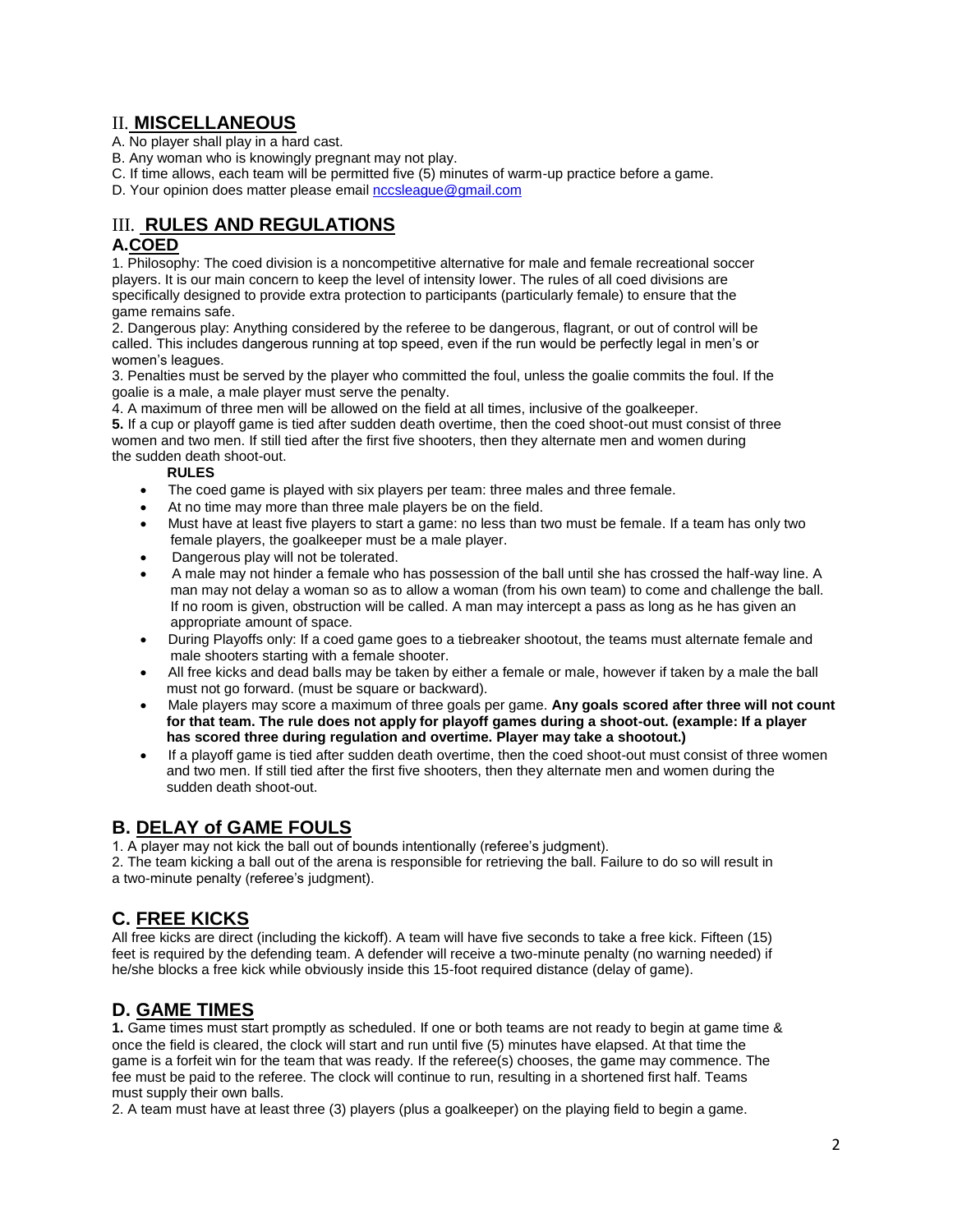Anytime during the game a team is reduced to two (2) players, without additional substitutes available, the game shall be declared a forfeit.

a) Games will consist of two 24-minute halves. Playoff games will consist of two 24-minute halves.

b) Half-time is two minutes.

c) The clock will run continuously, except for injured players or referee's time-out. Also, during last two minutes of each half for time penalties, injuries, and shootouts. **An injured player must return to their bench if the referee stops play to attend the injury (GK are the exception.)**

d) Each team will be allowed one 30-second "time-out" per half, including overtime. Time-outs may be called by any player on the field if it is a restart situation in which their team controls the ball. Either team may call a time-out on a guaranteed substitution. A goalkeeper may call a time-out if the ball is in their possession inside the goal arc and is unchallenged.

e) During regular season, there is no overtime. During all playoffs and tournament games, there will be a five-minute sudden death overtime, then shoot-out. Each team may call one 30-second "time-out" during overtime.

f) Guaranteed substitutions can only be given on an injury time-out, and time penalties or after a goal scored.

#### **E. GOALKEEPERS**

1. The following will result in a free kick from the top of the goal arc for the opposing team:

a) If the keeper handles the ball after putting it down to be played before an opponent touches the ball. b) If a teammate passes the ball to the keeper from any zone and the keeper plays the ball with his hands.

c) The keeper may not dribble the ball into the penalty area and then touch the ball with their hands. d) If the keeper bounces the ball or moves the ball from hand to hand. When a two-minute penalty is called on a keeper, it can be served by another field player.

2. Goalkeepers must throw the ball out from their arc. If they elect to drop the ball to the ground (I.e. drop kick) it is considered "live". Opponents must be five (5) yards away from the goalkeeper before challenging for the ball.

3. Goalkeepers cannot play the ball to themselves from a "Goal Clearance".

## **F. OVERTIME SHOOT-OUTS**

The team winning the coin toss shoots first. Both teams, except the kicker, will be in the team bench area. The shooter will have five (5) seconds to score. If the goalkeeper fouls the shooter within the five seconds, a penalty kick from the top of the arch will result. If the goalkeeper makes a save within the five seconds, the shoot-out is terminated. Best of five shoot-outs is the winner. Sudden death if tied after five shoot-outs.

## **G. PENALTY KICKS**

Any foul committed by a player that would warrant a penalty/shoot-out, but occurs with less than five (5) seconds in any period, shall result in a penalty kick. The ball shall be placed at the top of the goal arch.

## **H. PERSONAL FOULS**

- 1. Personal fouls count toward the penalty shoot-out.
- 2. Pushing an opponent.
- 3. Tripping an opponent.
- 4. Striking and elbowing or attempting to strike or elbow an opponent.
- 5. Kicking or attempting to kick an opponent.
- 6. Holding with hands, arms, or legs. This includes pulling shirts or shorts of an opponent.
- 7. Handling the ball deliberately with any part of the arm from below the shoulders to the hands.
- 8. Charging in a dangerous manner, or from behind.
- 9. Jumping at the opponent.

10. Boarding a player into the wall. Boarding is defined as any charge (even if it would have been legal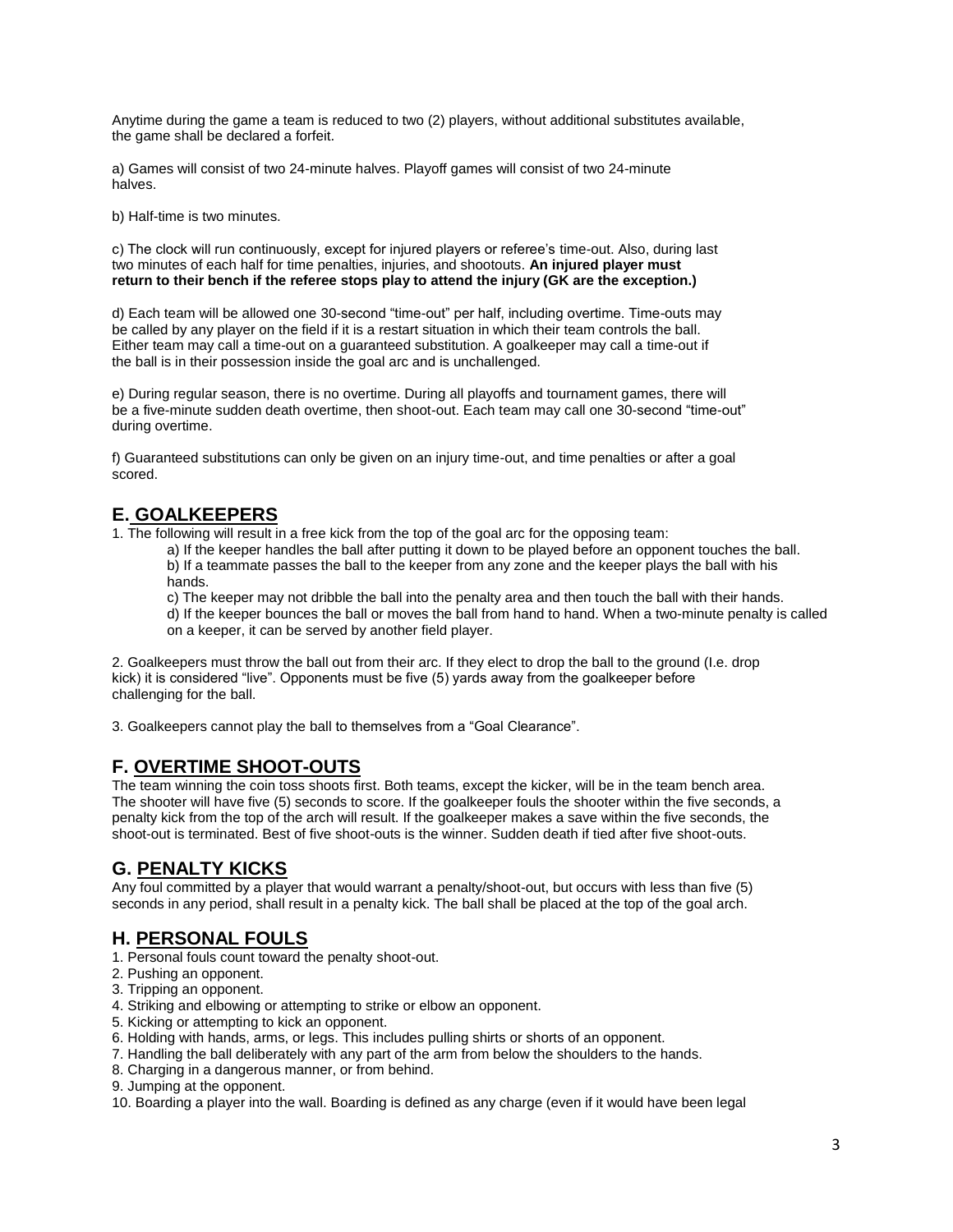somewhere else on the field) that propels the opponent into or against the boards (automatic two-minute penalty). The object is to keep players safe and playing under control.

- 11. Delay of game, being deliberate or clearing the ball out of play.
- 12. Unsportsman-like conduct, dissent, foul language, etc., (automatic two-minute penalty).
- 13. Dangerous play.
- 14. Intentional slide tackling (automatic two-minute penalty).
- 15. Dangerous slide tackling (automatic two-minute penalty).
- 16. Spits at or near an opponent/referee/staff/spectator (automatic red card).
- 17. Intentional elbow to the head (automatic red card).

A player committing any of the above fouls will be penalized by a free kick to the opposing team at the spot of the foul, and they may receive blue, yellow or red card if the referee so judges.

#### **I. PLAYERS' BENCHES**

1. Only players in uniform, the coach and one assistant coach will be permitted on the players' bench. Non playing coaches are required to have a coach's ID badge. If any non approved person is on the bench without league approval and refuses to leave, then a two-minute bench penalty will be assessed for that team & game will not start until said person(s) complies. \*Exception: Participant's young children may be in the bench area but must be supervised at all times.

2. During a game, coaches will be restricted to the length of the players' benches.

3. Teams are responsible for cleanliness and safety of the bench area.

4. Doors must be kept closed at all times.

5. When serving a penalty, the carded player must remain seated and not speak to players or referees.

6. Players may not leave team bench during altercation on field. Players that leave bench will be issued a red card.

#### **J. SHOOT-OUTS**

A defensive person foul inside the goal arc, a last man breakaway foul from behind, or when a team has committed six personal fouls, is an automatic shoot-out. Shoot-outs must start with a two-minute penalty. The goalkeeper must have one foot on the goal line until the whistle is blown. The shoot-out will start from the center of the offensive red line. Once the whistle is blown, the ball is live. Except for the kicker, the rest of the players must stand behind the half-way line until the whistle is blown. The team taking the shoot-out must be on the outside on the centerline while the defending team is in the middle on the centerline. If the shoot-out is scored, the penalty is over (unless it was a yellow card offense). Team fouls in the arc which do not warrant a two-minute penalty shall be restarted with a direct free kick from the top of the arc (not a penalty kick). If the goalkeeper fouls the player (regardless of location) on a shoot-out attempt, the shoot-out will be taken. A blue card will be issued to the goalkeeper but the penalty may be served by a team member. **A Shoot-out will occur after a team 6th, 9th and 12th team foul.**

#### **K. SLIDE TACKLES**

No slide tackles are allowed by any player. The goalie may slide within his/her goal arc. If the goalie's momentum carries him/her out of the arc, the slide is allowed. Sliding can be defined as any player playing the ball without the intent of staying on BOTH feet when finished. This includes diving header and sliding on one knee. The intent of this rule is to protect players. Players guilty of DANGEROUS slide tackles will be awarded a two-minute penalty. All slide tackles will be called based on the referee's discretion.

## **L. TEAM TIME PENALTIES**

Team time penalties do not count toward the bench penalty shoot-out described in "Misconduct" #5, i.e.:

- a) Illegal substitution
- b) Leaving bench for confrontation **(Automatic Red card)**
- c) Bench misconduct
- d) Violation after team warning
- e) If a team bench personnel receives a two-minute time penalty,

the team will play one player short.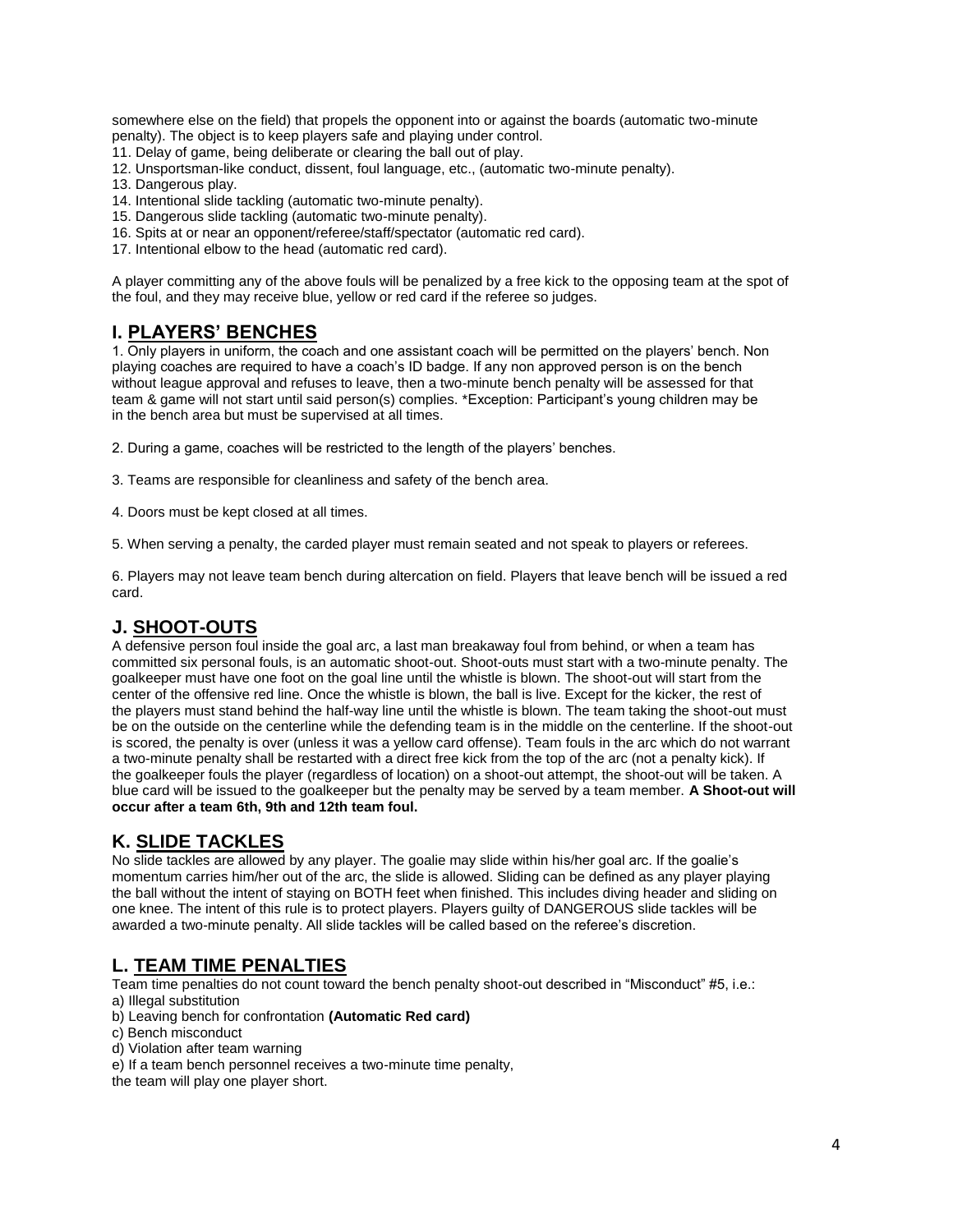## **M. THREE LINE VIOLATION**

No player or goalkeeper is allowed to play (kick or throw) the ball over the three lines without touching a player, referee, board, or the carpet. The ball will be put back into play from the center spot of the first line crossed.

## **N. TIME PENALTIES**

1. Blue Card: A blue card results in a two-minute penalty. The referee has the discretion to award a two-minute penalty for any foul which he judges to be very serious. Also, the referee can, in order to calm an out of control player down, award a two-minute penalty to any player who consistently infringes the laws of the game. If a team is scored upon during a Blue power play, then the penalized player may resume play. If a team scores "shorthanded," the player serving the time penalty remains in the penalty box until two minutes has expired, or the power play team scores within the two minutes.

2. The following offenses are automatically awarded a blue card (two-minute penalty):

- a) Failing to automatically give the opposing team five (5) yards on any restart. (Delay of game)
- b) Dangerous slide tackles.
- c) Boarding.
- d) Unsportsman-like Conduct.
- e) Jumping the wall.

3. Yellow Card: Any player who receives a second blue card shall also be shown a yellow card. A yellow card is also a two-minute penalty. Any foul which, in the opinion of the referee, is of a serious enough nature may be awarded a yellow card directly. A penalized player must serve the entire two minutes during a **Yellow power play regardless of any goals scored**.

4. Red Card: Any foul in which the referee feels is of a serious enough nature to warrant an immediate ejection from the game may be punished by a red card. He or she may be replaced, but his or her substitute must serve a five minute penalty in which his or her team must play short the **entire five minutes regardless of any goals scored.** Also, any player awarded a third blue card or a second blue card after having been cautioned (yellow card) will be awarded a red card and shall be ejected from the game. (He or she may be replaced and a regular blue card time penalty is incurred.)

Any player receiving a red card must leave the game and the Arena (includes parking lot) immediately and may not play in the team's next game (this is the minimum suspension). See: Codes of Conduct, Soccer Misconduct Policy

5. Blue/Yellow/Red Card Combinations: Blue+Blue=Yellow; Blue+Blue+Blue=Red; Yellow+Blue+Blue=Red

6. Six Fouls: When a team accumulates six fouls, their opponents will be awarded a penalty shoot-out which will also include a bench two-minute penalty. Since this two-minute penalty is due to an accumulation of fouls and not a particular foul, the team can decide who will serve this two-minute penalty, but must inform the referee who is serving the penalty time. The foul accumulation counts throughout regulation time (not overtime).

7. RED CARD MINIMUM SUSPENSIONS:

Any Red Card. . . . . . . . . . . . . . . . . . . . 1 game / 1 week Abusive Language . . . . . . . . . . . . . . . 2 games / 2 weeks Un-sportsmanlike Conduct. . . . . . . . . . 2 games / 2 weeks Violent Conduct . . . . . . . . . . . . . . . . . 3 games / 3 weeks Fighting …. . . . . . . . . . . . . . . . .. . . . . 10 games / 10 weeks Bench Clearance. . . . . . . . . . . . . . . . .could result in Team Dismissal from the league ALL SUSPENSIONS ARE CARRIED OVER INTO THE NEXT SEASON ETC. ALL SUSPENSIONS APPLY TO ALL N.C.C.S.L LEAGUES ROSTER'S PLAYER(S) ARE ACTIVE ON.

#### **IV. TEAM INFORMATION A. AGE DIVISIONS AGE LIMITS:**

**Men's Open League** is open to any male 16 years of age or older.

**Men's Over 30 League** is open to any male 30 years of age or older.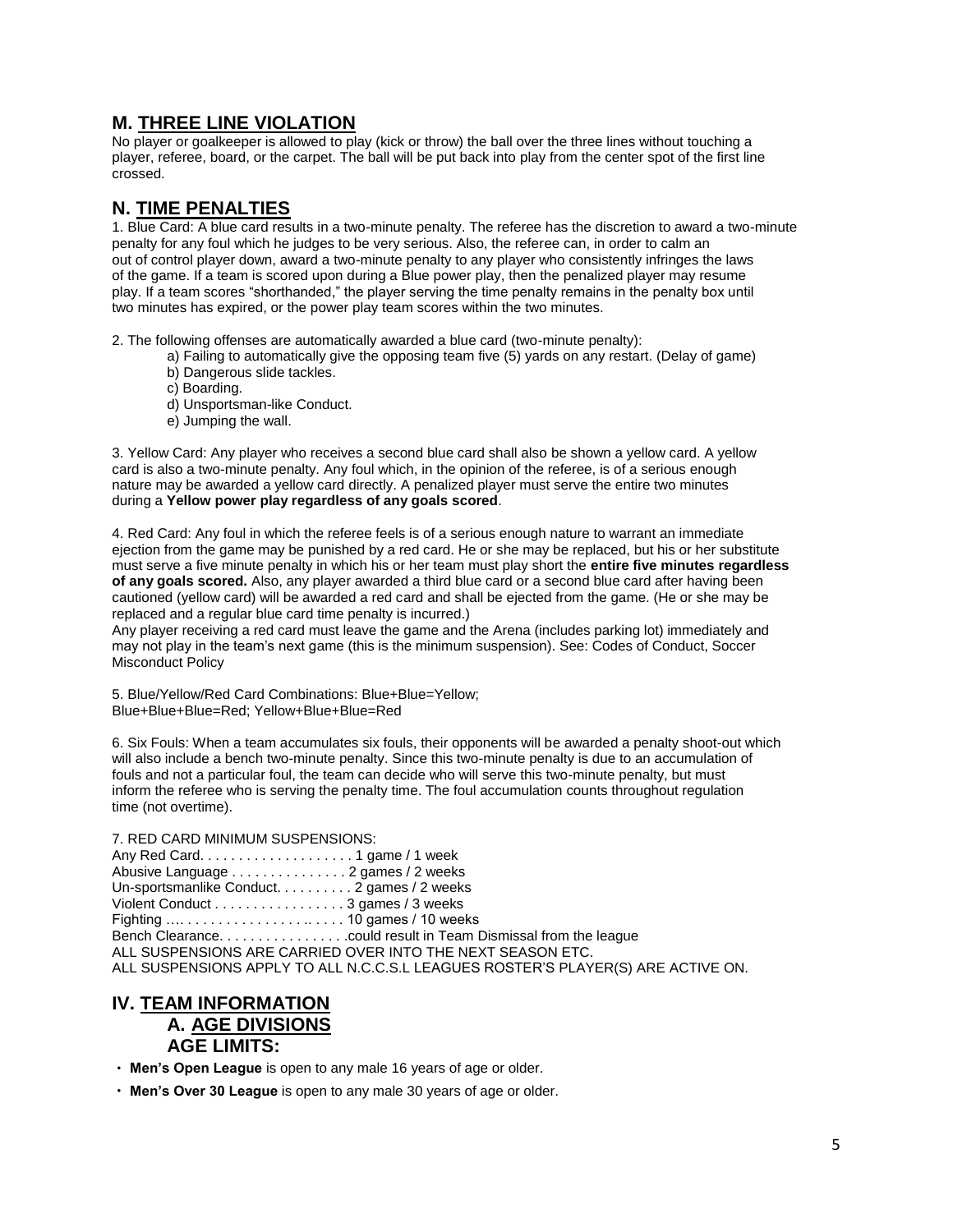- **Women's Open League** is open to any female 16 years or older.
- **Woman's Over 30 League** is open to any female 30 years of age or older
- **Coed League** is open to any male or female 16 years of age or older.

Players may play in only one league in which they qualify for (men's or women's). However, a player may also participate on 1 coed team.

## **B. NUMBER OF PLAYERS**

Maximum of \*6 players per team on field at any time. Minimum of 4 players per team on field (including keeper on a team playing shorthanded). Penalties are delayed if it would reduce a team below 4 players (three players + keeper). \*Youth under-12 leagues maximum of 7 players.

## **C. BYLAWS**

The following rules govern teams and players participating in NORTH COUNTY COMMUNITY SOCCER LEAGUE. The leagues will use the rules of the United States Indoor Soccer Association (USISA) with certain exceptions as noted here in.

NOTE: The term **NCCSL** as used herein, shall refer to NORTH COUNTY COMMUNITY SOCCER LEAGUE The term **PLAYER**, as used herein, shall refer to all teams' personnel, such as managers, coaches, parents, spectators, etc.

The term **OFFICIAL**, as used herein, shall refer to all NCCSL personnel, such as supervisors, referees, scorekeepers, and maintenance crews.

#### **D. CALIFORNIA PENAL CODE SECTION 243.8 P.C. 243.8. BATTERING A SPORTS OFFICIAL**

(a) When a battery is committed against a sports official immediately prior to, during, or immediately following an interscholastic, intercollegiate, or any other organized amateur or professional athletic contest in which the sports official is participating, and the person who commits the offense knows or reasonably should know that the victim is engaged in the performance of his or her duties, the offense shall be punishable by a fine not exceeding two thousand dollars (\$2000), or by imprisonment in the county jail not exceeding one year, or by both that fine and imprisonment.

(b) For purposes of this section, "sports official" means any individual who serves as a referee, umpire, linesman, or who serves in a similar capacity but may be known by a different title or name and is duly registered by, or a member or, a local, state, regional, or national organization engaged in part in providing education and training to sports officials.

*(Added by Stats 1991 ch 575 1, eff. 1/1/92.)*

# **E. CHECK-IN PROCEDURE FOR PLAYERS & COACHES**

1. Players and coaches must check in with the scorekeeper before they may play on the arena. Failure to do so will result in a two-minute team penalty. The player and coaches cards will be checked against the official team roster to confirm each player's eligibility. A strict "NO CARD, NO PLAY, NO EXCEPTIONS" policy will be adhered to. Players may not enter or exit the arena through the scorekeeper's area.

2. In order to help start games on time, it is the players' responsibility to physically check-in with the scorekeeper prior to the start of their game.

## **F. FORFEITS**

1. If a team notifies the League Officials they will forfeit their next scheduled game at least 48 hours before their game time, they will avoid the referee fee.

2. If notification of a forfeit is less than 48 hours prior to the scheduled game time, the team must pay the full referee fee.

3. All forfeit fees must be paid to the League Supervisor prior to their next scheduled game. Your team may not play the next scheduled game if these fees have not been paid.

4. If a team forfeits two games, or fails to pay a forfeit fee, they may be removed from the league.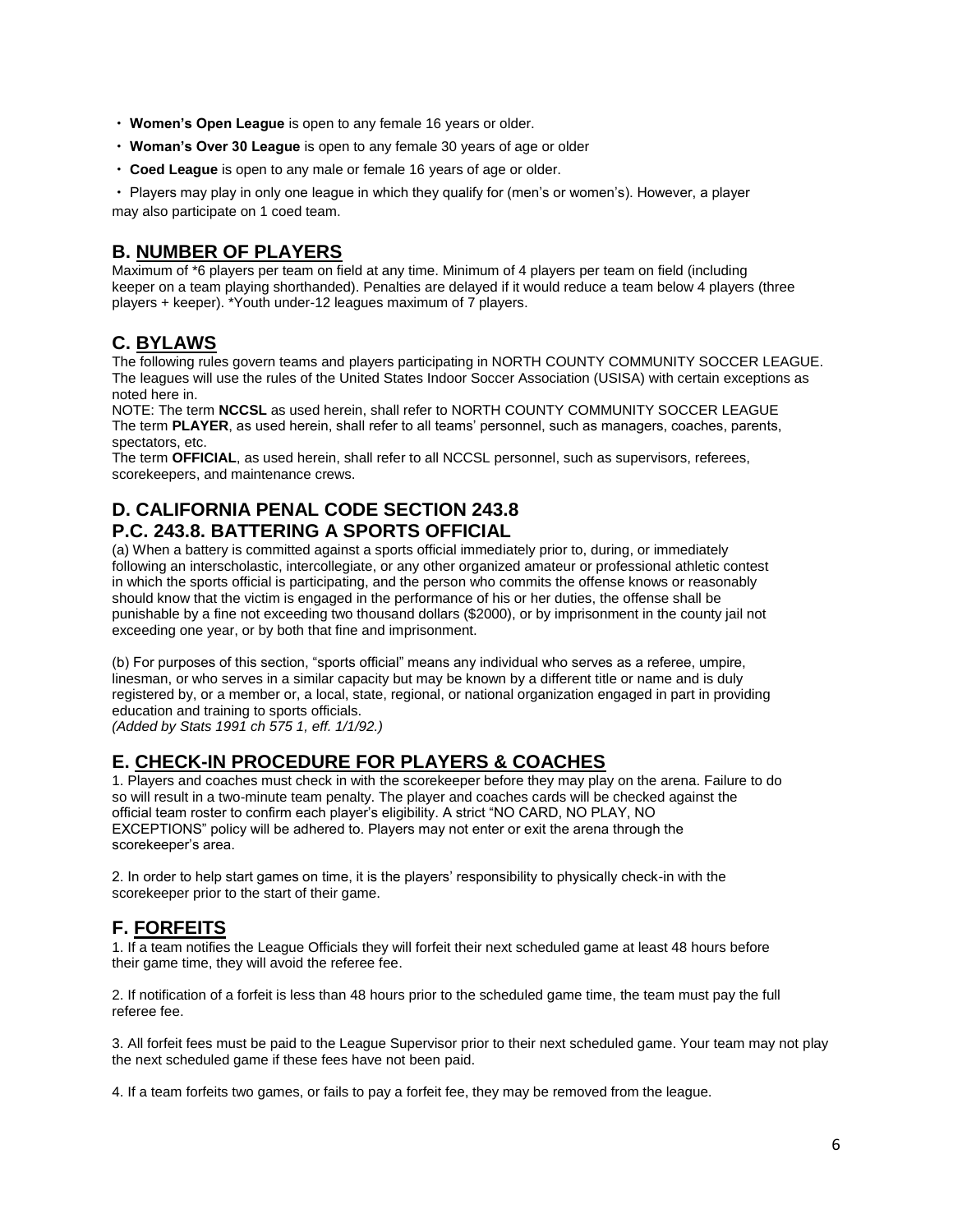5. If a team forfeits a game the team must pay the referee fee of his/her team and half of the opponent team (\$60 total)

6. If a double forfeit occurs, both teams involved will receive a full game loss in the league standings. Each team must pay the full referee fee prior to their next scheduled game.

6. If a team is removed from the league or forfeits out of the league, the players on that team will not be allowed to add to another team without the permission from the League Official.

7. Managers and coaches must have confirmation from League Official prior to forfeiting a game. If the team forfeits a game without confirmation, they may not be eligible for playoffs.

8. A game is considered complete once halftime has been reached. The game will not be rescheduled to another date. Ref fees will not be refunded.

#### **G. INSURANCE**

North County Community Soccer League does not carry sports insurance to cover the players. Teams or players must carry their own insurance if they wish to be covered.

#### **H. MANAGER/COACH RESPONSIBILITIES**

Team manager/coach are responsible for controlling the actions of their players. Manager/coach should be sure that each player on his roster knows and understand the Players' Code of Conduct, Center Rules, General Misconduct Policies and specific Soccer Misconduct Policies. Manager/coach will be held responsible for the actions of their teams. Only two non-playing personnel are allowed inside the players' bench area during games. They must have a signed waiver on file.

## **I. PLAYOFFS**

All players must have signed the original roster or completed an add card prior to their 7th game to be eligible for playoffs. No additions after the 7th game will be accepted. The League Officials reserves the right to approve any changes after the 7th game.

#### **J. POSTPONEMENT**

In case of rain or wet fields, or if there is a possibility of games being cancelled due to rain, wind, fire, etc., team managers should email [nccsleague@gmail.com](mailto:nccsleague@gmail.com) or call after 3 p.m. to verify if games will be played. Call 760 504-8677, 760 644-8598

## **K. PROTESTS**

Only players' eligibility is protestable. Player eligibility protests must be made to the referee prior to the end of the game. An ineligible player will result in a forfeit loss for that team and that player & coach may be suspended for the remainder of the season.

## **L. REFEREES**

1. A minimum of one referee will be assigned to each game. The referee shall be in complete charge of the game. Their authority and the exercise of the powers granted to them by the rules of the game commence as soon as they arrive at the arena.

2. In games that are stopped while in progress, the referee shall keep the fees paid to them

3. The success of North County Community Soccer League will depend greatly on the level of tolerance and respect between referees and players. Team managers will be supplied with a "Referee Evaluation" form they may use to forward comments concerning performance, behavior, etc. of any referee. All on-field decisions are subject to the discretion of the referee.

5. Any threatening behavior (verbally/physically) toward a referee may result in a minimum one-year suspension. Any physical assault against a referee may result in a lifetime suspension and possible legal action against the individual(s).

## **M. ROSTERS**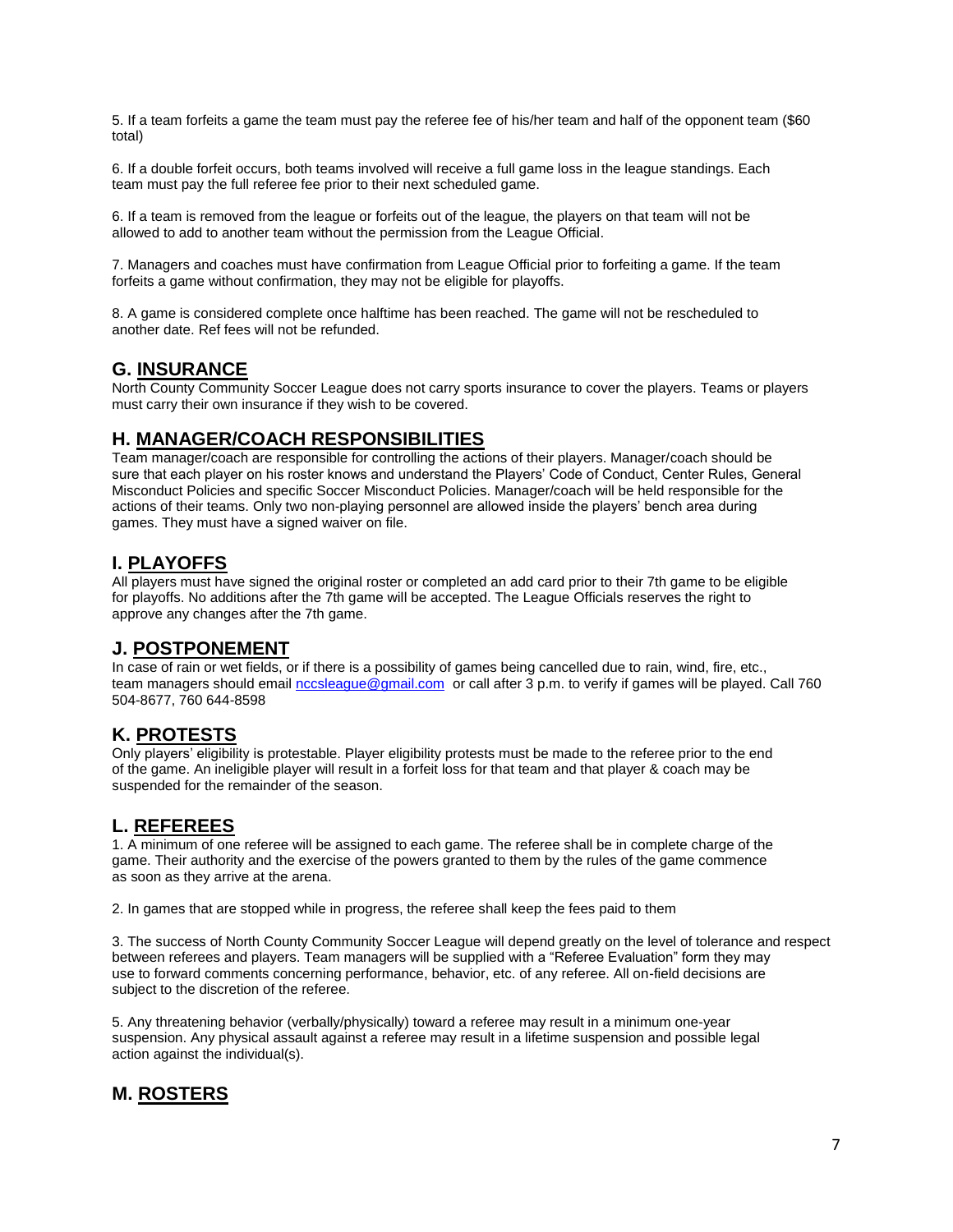1. Rosters may not exceed 16 players. Players may be added to the team roster up to 24 hours before game time. Added players' forms must be received by the League Office 24 hours before game time. Under "special circumstances," the League Office may approve an add-on player wishing to play with less than 24 hours notice. No add-ons after the 7th league game.

2. Players transferring from one team roster to another in the same division must first obtain the consent of both managers and approval of the League Office. No transferring after the fifth game of league play. Under special circumstances, the League Office may approve a player added to a roster after the seventh game.

3. Each roster player must have a current league ID card. Any person participating without an ID card will be declared an ineligible player. Penalty for above is forfeit of all games in which the ineligible player(s) participated and the ineligible player(s) may be suspended for the remainder of the season. Managers / Coaches accepting ineligible players are subject to suspension.

4. Any roster player playing under an assumed name or age may be suspended for one (1) season. Penalty for above is forfeiture of all games in which the ineligible player(s) participated. Managers / Coaches accepting ineligible players are subject to suspension. A driver's license, to verify age, is required for players in the over 30's division. The League Officials, upon notification or observation of a team using an illegal player, will notify the referee and managers it is a forfeit game.

## **N. SCHEDULES**

1. Schedules of dates and times of games will be supplied to the team managers. It is their responsibility to inform the rest of their team.

2. After your schedule has been made, only rainouts will be rescheduled. All teams must adhere to the schedule for playoffs.

## **O. STANDINGS**

1. League standing will be formulated by the following system: Three points for a win, one point for a tie, and zero points for a loss.

2. Team standings will be determined in the following order: (1) Points; (2) Goal Differential (3) Head-to-head

## **P. TEAM DISMISSAL**

1. Any team, or fans of that team, that demonstrates unsportsmanlike acts during any game, or from game to game, and causes the opponent and/or spectators to cease to receive recreational satisfaction from the game will be removed from the league.

2. If a team forfeits a game the team must pay the referee fee of his/her team and half of the opponent team (\$60 total) to the assigned game officials before their next game. **NO EXCEPTIONS!**

## **Q. UNIFORM / EQUIPMENT**

1. It is the responsibility of the team coach/captain/representative to ensure all players are properly outfitted for games and practices. Players not properly outfitted are not eligible to play.

2. Uniform jerseys are either traditional soccer style or identical colored T-shirts. (Goalkeeper must wear different color than either team or the referees. They do not need to be numbered.) Uniforms must have a permanent number (**minimum 4 inches in height**). You may not play without a number. Taped numbers are not permissible.

3. All players must wear all-purpose sport shoes, turf soccer shoes, or molded cleats (no studs allowed).

4. **Smooth wedding bands are the only permissible forms of jewelry allowed. Earrings maybe taped at the referee's discretion. Facial jewelry must be removed. It is highly recommended that a player not wear any jewelry.**

5. Shin guards are required to be worn by all players and must be covered by socks.